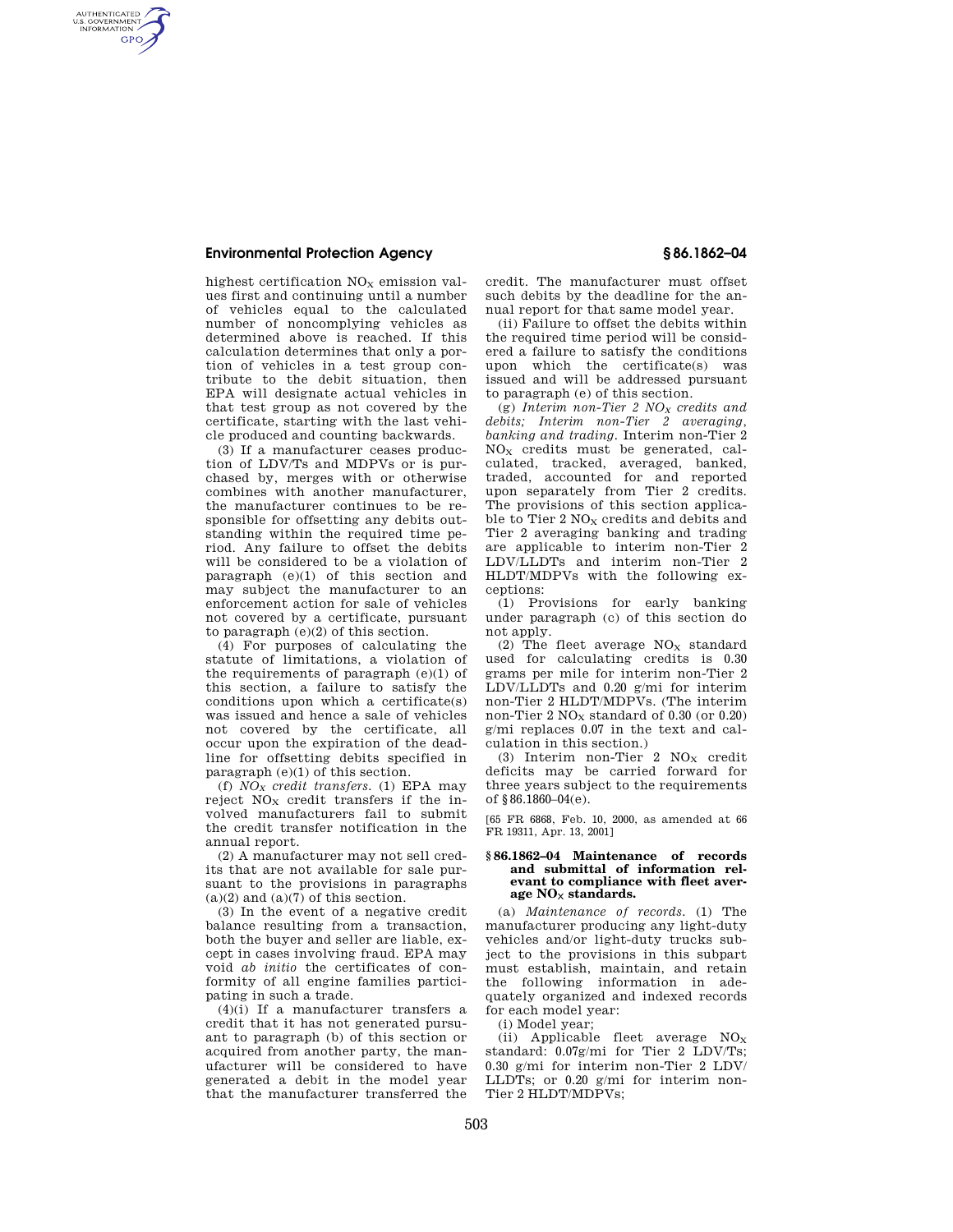$(iii)$  Fleet average  $NO_x$  value achieved; and

(iv) All values used in calculating the fleet average  $NO<sub>x</sub>$  value achieved.

(2) The manufacturer producing any LDV/Ts or MDPVs subject to the provisions in this subpart must establish, maintain, and retain the following information in adequately organized and indexed records for each LDV/T or MDPV subject to this subpart:

(i) Model year;

(ii) Applicable fleet average  $NO<sub>x</sub>$ standard;

(iii) EPA test group;

(iv) Assembly plant;

(v) Vehicle identification number;

(vi)  $\rm NO_X$  standard to which the LDV/ T or MDPV is certified; and

(vii) Information on the point of first sale, including the purchaser, city, and state.

(3) The manufacturer must retain all records required to be maintained under this section for a period of eight years from the due date for the annual report. Records may be retained as hard copy or reduced to microfilm, ADP diskettes, and so forth, depending on the manufacturer's record retention procedure; provided, that in every case all information contained in the hard copy is retained.

(4) Nothing in this section limits the Administrator's discretion to require the manufacturer to retain additional records or submit information not specifically required by this section.

(5) Pursuant to a request made by the Administrator, the manufacturer must submit to the Administrator the information that the manufacturer is required to retain.

(6) EPA may void ab initio a certificate of conformity for a vehicle certified to emission standards as set forth or otherwise referenced in this subpart for which the manufacturer fails to retain the records required in this section or to provide such information to the Administrator upon request.

(b) *Reporting.* (1) Each covered manufacturer must submit an annual report. Except as provided in paragraph  $(b)(2)$ of this section, the annual report must contain, for each applicable fleet average  $NO<sub>x</sub>$  standard, the fleet average NO<sup>X</sup> value achieved, all values required

**§ 86.1862–04 40 CFR Ch. I (7–1–10 Edition)** 

to calculate the  $\rm{NO_{X}}$  value, the number of credits generated or debits incurred, and all the values required to calculate the credits or debits. The annual report must contain the resulting balance of credits or debits.

(2) When a manufacturer calculates compliance with the fleet average  $NO<sub>x</sub>$ standard using the provisions in §86.1860–04(c)(2), then the annual report must state that the manufacturer has elected to use such provision and must contain the fleet average  $NO<sub>x</sub>$  standard as the fleet average  $NO<sub>x</sub>$  value for that model year.

(3) For each applicable fleet average  $NO<sub>x</sub>$  standard, the annual report must also include documentation on all credit transactions the manufacturer has engaged in since those included in the last report. Information for each transaction must include:

(i) Name of credit provider;

(ii) Name of credit recipient;

(iii) Date the transfer occurred;

(iv) Quantity of credits transferred; and

(v) Model year in which the credits were earned.

(4) Unless a manufacturer reports the data required by this section in the annual production report required under §86.1844–01(e) and subsequent model year provisions, a manufacturer must submit an annual report for each model year after production ends for all affected vehicles and trucks produced by the manufacturer subject to the provisions of this subpart and no later than May 1 of the calendar year following the given model year. Annual reports must be submitted to: Director, Vehicle Programs and Compliance Division, U.S. Environmental Protection Agency, 2000 Traverwood, Ann Arbor, Michigan 48105.

(5) Failure by a manufacturer to submit the annual report in the specified time period for all vehicles and trucks subject to the provisions in this section is a violation of section  $203(a)(1)$  of the Clean Air Act for each subject vehicle and truck produced by that manufacturer.

(6) If EPA or the manufacturer determines that a reporting error occurred on an annual report previously submitted to EPA, the manufacturer's